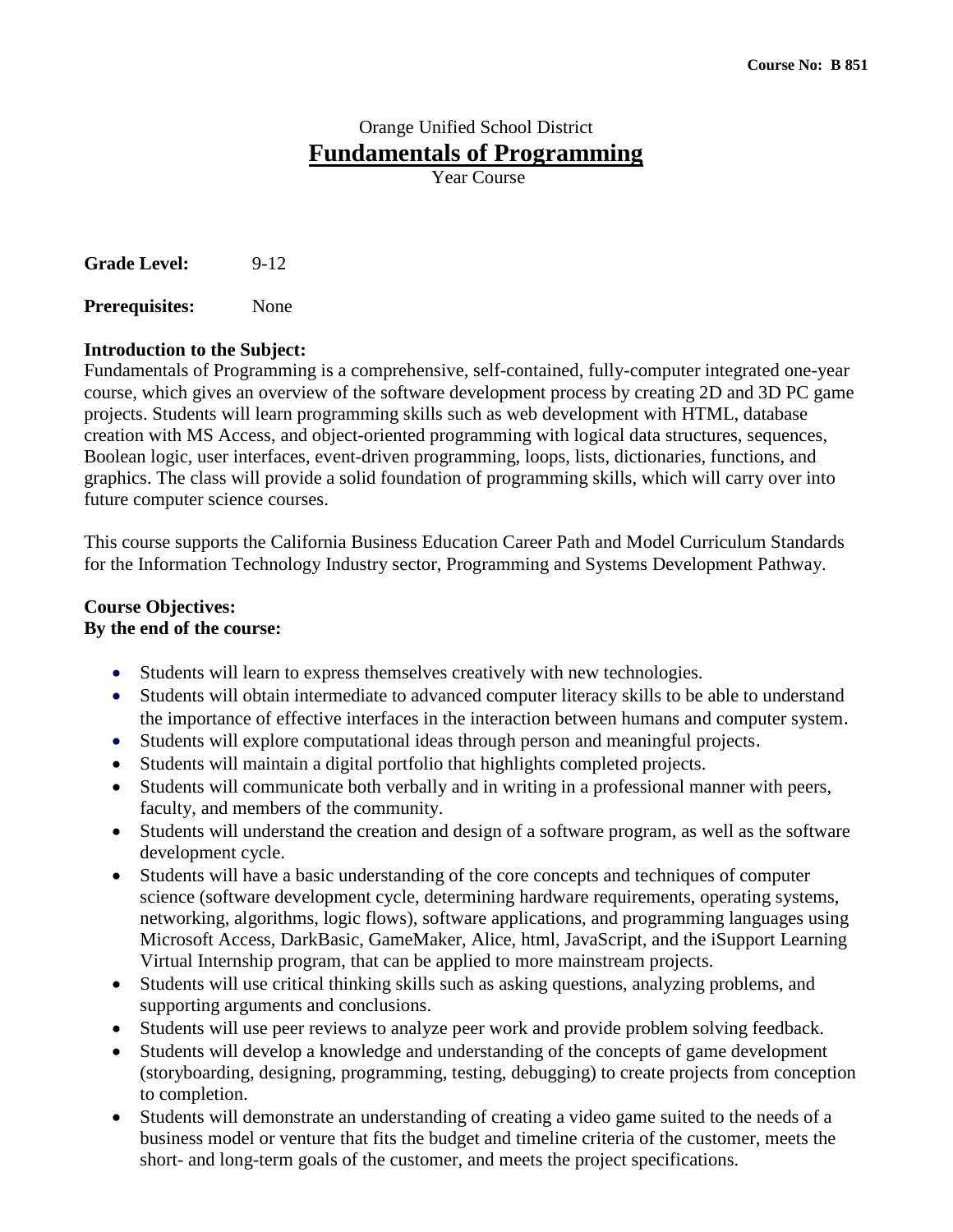Fundamentals of Programming Page 2

- Students will understand intellectual property, privacy and non-disclosure agreements.
- Students will obtain career knowledge and goals in the computer science and video game development industries.
- Students will obtain employability skills such as time management, problem solving, critical thinking, and cooperative planning while working on projects.
- Students will develop an organizational system to maintain information including specifications, pertinent research, and design choices.
- Students will develop innovative solutions to non-familiar problems by demonstrating various types of reasoning as appropriate for the needs of the situation.
- Students will develop and practice metacognition skills by analyzing what they already know about the topic, what they need to know about the topic, how they learn best, how to get information they need, whether they fully understood what they heard, read, or learned, and whether they know when they made a mistake and why they made it.

# **Recommended text(s):**

- Shelly, Gary B.; Cashman, Thomas J., Herbert, Charles W., *Alice 2.0, Introductory Concepts and Techniques*, Thompson Course Technology, 2007.
- Habgood, Jacob and Overmars, Mark, *The Game Maker's Apprentice, Game Development for Beginners,* APress 2006.

# **Supplemental Text/Materials:**

- Web Video Game Virtual Internship simulation, I Support Learning, Inc., PO Box 398, Olathe, Kansas 66051, 877-828-1216, 866-596-5109 fax, Email – Steve Waddell at [swaddell@isupportlearning.com](mailto:swaddell@isupportlearning.com)
- Shelly, Gary B.; Cashman, Thomas J., Pratt; Philip J.; Last, Mary Z., Microsoft Access 2002, Introductory Concepts and Techniques, Thompson Course Technology, 2002.
- Habgood, Jacob and Overmars, Mark, The Game Maker's Apprentice, Game Development for Beginners, APress 2006.
- Documentaries from The Discovery Channel and The History Channel.
- Episodes/excerpts from Pokémon, Dragonball Z, Yu-Gi-Oh animated TV shows and movies

# **Course Overview and Approximate Time Allotments**

# **First Semester Weeks**

- I. Careers in Computer Science 2
	- A. Students research job openings, salaries, education requirements needed to obtain these careers, and the higher-education programs that can provide degrees in each field.
- II. Introduction to databases using Access 4
	- A. Students learn the proper procedures for creating databases and are introduced to new input technologies.
	- B. Students learn what databases are, the components of a database, and how to create tables, add and modify records to the tables, assigning keys, creating forms, creating reports, creating queries, using AND/OR operators, sorting data, omitting duplicate, sort by multiple keys, join tables, use calculated fields in a query, calculate statistics, filtering records, changing structures, creating validation rules, specify a collection of legal and default values, updating validation rules, specify referential integrity, using sub-datasheets, creating single and multi-field indices.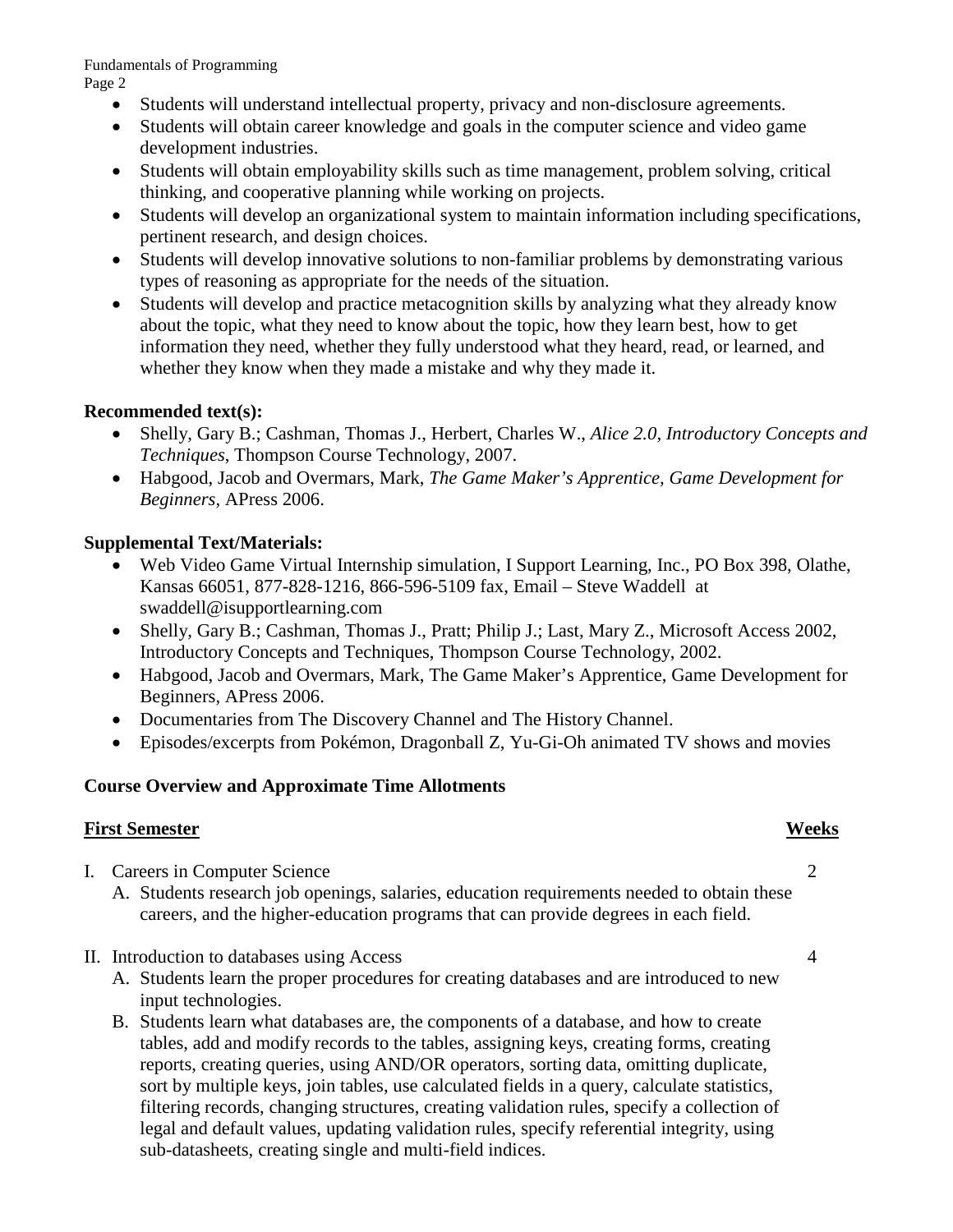- III. Programming animations and video games in Alice. 6
	- A. Exploring Alice and Object-oriented programming
		- 1. Students are introduced to the concept of object-oriented programming.
		- 2. They learn how to start Alice, and become familiar with the Alice drag-and-drop interface and its components.
		- 3. This project also has students load and play an existing Alice world, create and save a new Alice world, and print the code for Alice methods and events.
	- B. Developing Software methods
		- 1. Students learn top-down design and modular development within the context of a program development cycle.
		- 2. The project explores the process and benefits of developing software as a collection of smaller modules that can be tested individually, then put together to form the overall program. They are guided through a step-by-step project in which they design, code, test, and debug an Alice world with several software methods.
	- C. Programming with logical structures
		- 1. Students learn about the three major elements of logical structure found in algorithms: linear sequences, selection sequences, and repetition sequences, and how to implement these is Alice using built-in functions and methods.
		- 2. Students learn to use Boolean AND, OR and NOT operations along with the six logical comparison operations used in computer programming to create simple and compound Boolean expressions in Alice looping or branching instructions.
	- D. Creating event-driven software
		- 1. Students learn how to create interactive software using modern techniques of event-drive programming.
		- 2. Students learn how event listeners detect event triggers and call event handlers into action.
		- 3. Students also create their own events with Alice's easy-to-use event editor.
- IV. Programming video games in Dark Basic using the iSupport Learning Web Video 5 Game Virtual Internship simulation.

#### **Second Semester Weeks**

V. Create a video game in GameMaker. 6

# VI. Creating web pages. 6

- A. Students learn to create a website using a free text editor and Flash to program CSS style sheets, html, xml messages, and javaScript forms with textboxes, radio buttons, check boxes, and submit and clear buttons.
- B. Students learn how to create frames that include marquees, a navigation bar, pictures, email links, a form, tables, borders, and internal and external hyperlinks.
- C. They learn how to publish their website test, debug, and retest, as well as researching web hosts and domains, setting up an ftp server to transfer file, test, debug. Note: students do not publish their website projects to the Internet.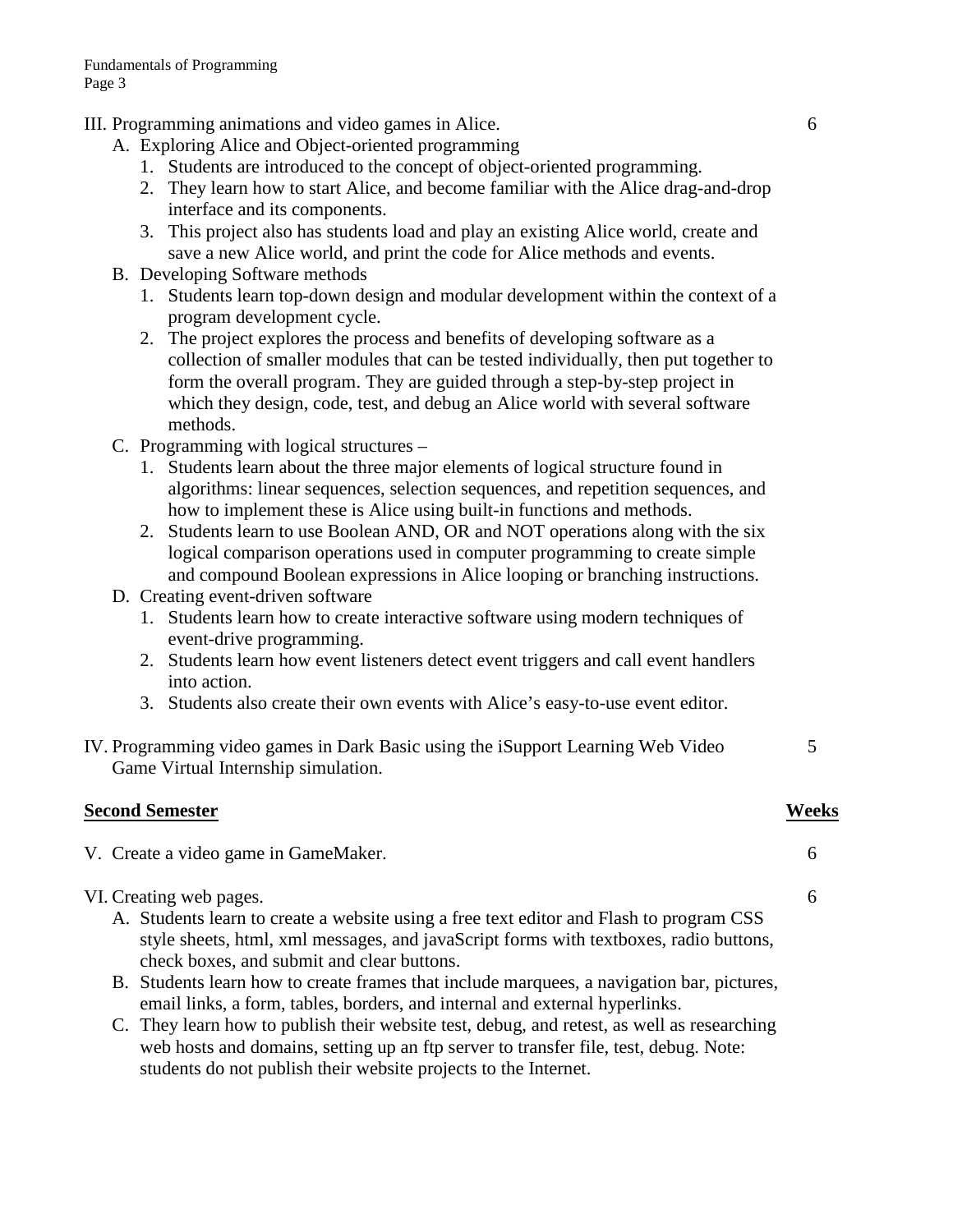VII. Students will use these skills to create their e-portfolio website. 3

- A. Students use Microsoft MovieMaker to create and render a movie highlighting their top five projects of the year.
- B. Students use html, xml, xhtml, and javascript to create a website that will contain descriptions of what the student learned this year and include the end of year movie.

#### VIII. Careers in Computer Science and Game Development industries 2

- A. Students create their résumé and cover letter
- B. Learn proper emailing techniques
- C. Follow-up with a thank-you letter and email
- D. Practice interviewing techniques.

#### **DATE OF LAST CONTENT REVISION: June 2007**

# **DATE OF CURRENT CONTENT REVISION: August 2011**

**DATE OF BOARD APPROVAL:** June 2007

#### **Addendum**

# **CALIFORNIA BUSINESS EDUCATION CAREER PATH AND MODEL CURRICULUM STANDARDS FOR THE INFORMATION TECHNOLOGY INDUSTRY SECTOR AND PROGRAMMING AND SYSTEMS PATHWAY**

# **INFORMATION TECHNOLOGY SECTOR**

#### **1.0 Academics**

Students understand the academic content required for entry into postsecondary education and employment in the Information Technology sector.

#### **2.0 Communications**

Students understand the principles of effective oral, written, and multimedia communication in a variety of formats and contexts.

#### **3.0 Career Planning and Management**

Students understand how to make effective decisions, use career information, and manage personal career plans.

#### **4.0 Technology**

Students know how to use contemporary and emerging technological resources in diverse and changing personal, community, and workplace environments.

# **5.0 Problem Solving and Critical Thinking**

Students understand how to create alternative solutions by using critical and creative thinking skills, such as logical reasoning, analytical thinking, and problem-solving techniques.

#### **6.0 Health and Safety**

Students understand health and safety policies, procedures, regulations, and practices, including the use of equipment and handling of hazardous materials.

#### **7.0 Responsibility and Flexibility**

Students know the behaviors associated with the demonstration of responsibility and flexibility in personal, workplace, and community settings.